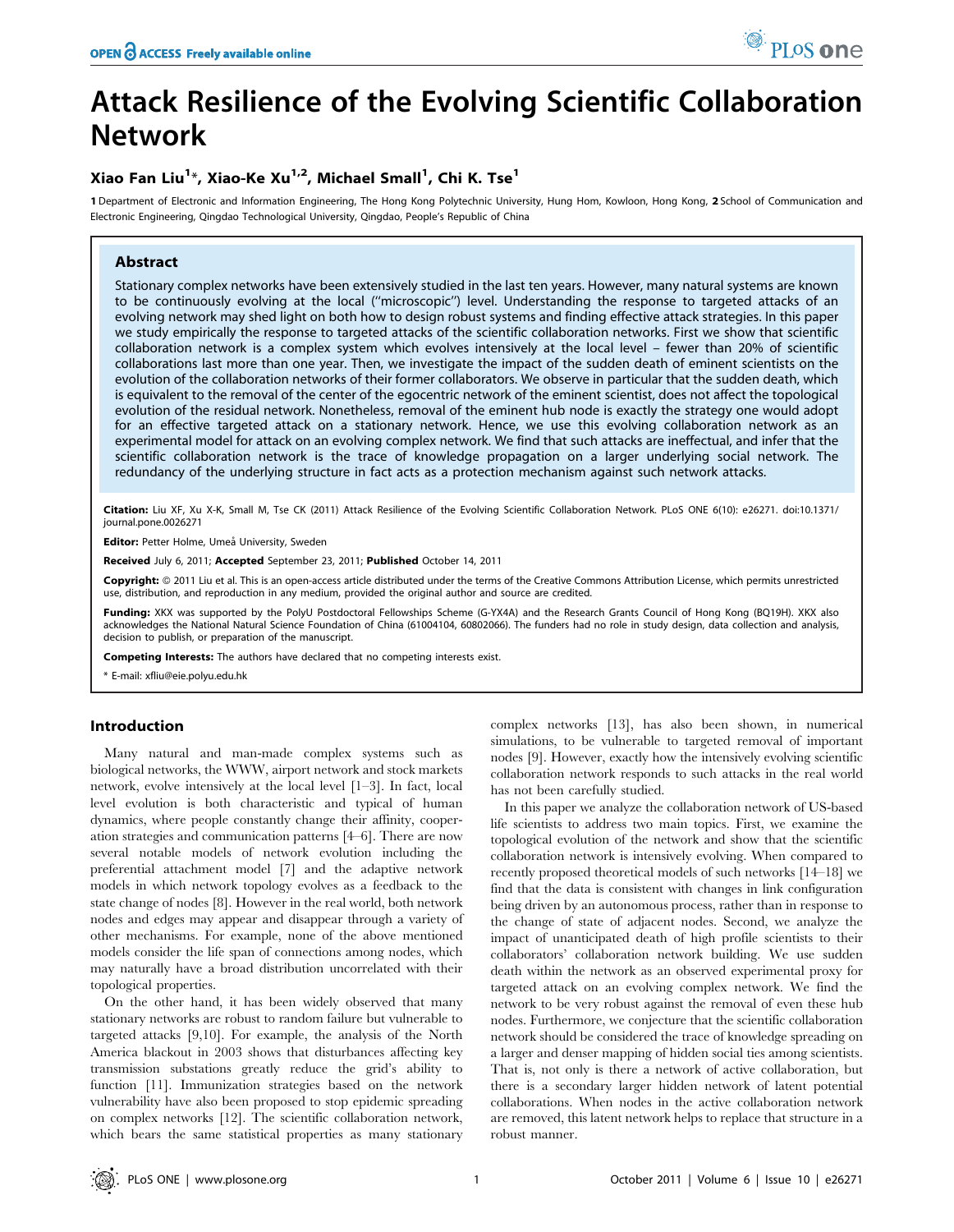# Results

#### Topological evolution on the networks

Collaborations between scientists do not last forever. In the scientific collaboration network – where nodes are scientists and links are collaborations – the network can therefore have drastically different constitution when sampled in different time intervals. In this section we study the topological evolution on the collaboration network first by examining the life span of scientific collaborations. Five thousand scientists are sampled from the AAMC Faculty Roster according to the criteria that their academic life spans are longer than 10 years and each of them has more than 10 collaborators. By using this criterion, we actually assure that the life span of collaboration will not be restricted by the observation period. Then by retrieving their publications from PubMed, the life span and productivity (in term of numbers of journal articles published) of each pair of collaboration can be studied.

Figs. 1A and B show the distribution of life span s and the distribution of collaboration productivity  $r$  of all pairs of scientific collaborations. The extremely skewed distributions indicate that most of the scientific collaborations last for only one year and have only one research article published. Fig. 1C shows the correlation between scientific collaboration life span and output. There is no clear evidence that collaborations with long life span will have higher productivity than those with short life span. Notice from Fig. 1A that fewer than 20% of scientific collaboration last more than one year, indicating that long term collaborations are actually fairly infrequent. We define the ''long term'' collaborations of a researcher as those last longer than half of the scientist's academic life span. As shown in Fig. 2A, the probability  $P(l)$  of a scientist having  $l-1$  long term collaborators roughly decays with a power law, where most of the scientists have no long term collaborators. Fig. 2B shows that the number of long term collaborators to total number of collaborators ratio  $l/d$  stays stationary for all degrees, which means that no matter how big the collaboration network a scientist has, approximately among every 50 of his/her collaborators, only one will turn out to be a long term collaboration. Hence, the dominance of short life span collaborations characterizes the scientific collaboration network as an intensively evolving network. The lack of competitive advantage of long term collaborations to short term ones in both productivity and team building actually implies that when selecting collaborators, short term collaborations are intrinsically preferred over long term long term co-operation.

To fully characterize the dynamics of the topological network evolution, egocentric scientific collaboration networks are constructed based on a sliding window. The egocentric network of a scientist contains the scientist and his/her first tier collaborators, i.e. the scientists co-authored papers with him/her, and/or the second tier collaborators, i.e. the co-authors of the first tier collaborators excluding the center scientist him/her-self, within a certain period of time. Here we consider the egocentric networks in two different scales:

- 1. T-1 network: (i) the center node (the scientist) and (ii) its first tier neighbors;
- 2. T-2 network: (i) the center node (the scientist), (ii) its first tier neighbors and (iii) second tier neighbors.

Then we define the *academic age* of a scientist as the number of years since his/her first academic publication. Starting from age 0, for every age y of a scientist, the egocentric network is constructed using the co-authorship of research articles published from age  $\nu$  to



Figure 1. Statistics of scientific collaboration life span and **productivity.** (A) The probability distribution  $p(s)$  of collaboration life span s. Most collaborations lasts for only one year. The dashed line is a power law with exponent  $-2.3$ . (B) The probability distribution  $p(r)$  of number of journal articles r published by each collaboration. The dashed line is a power law with exponent  $-2.4$ . (C) Average yearly productivity for collaboration of different life spans. The average publications produced by each pair in a collaboration stays a bit lower than 1 per year, whereas for collaborations with longer life spans, the productivity varies.

doi:10.1371/journal.pone.0026271.g001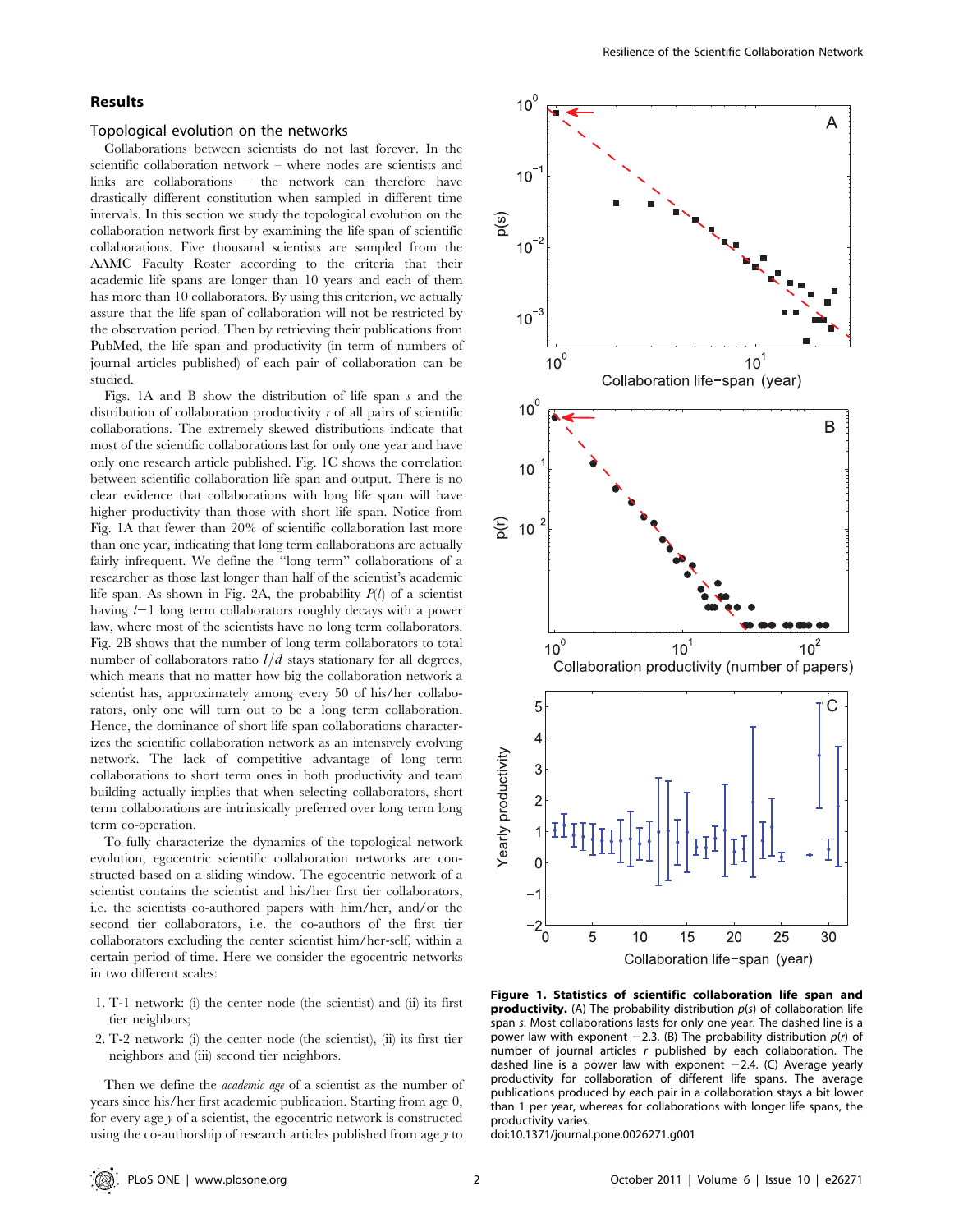

Figure 2. Statistics of long term scientific collaborations. (A) The probability distribution  $p(l)$  of number of long term collaborations  $l-1$ a scientist can have. The average number of long term collaborations the 5000 selected scientists have is 0.73. Most of the scientists do not have long term collaborations with peer researchers. The dashed line is a power law with exponent  $-2.4$ . (B) The correlation between the a scientist's number of collaborators d and probability of having long term collaborators (denoted by the proportion of long term ones in all the collaborators  $l/d$ ). Each point on the graph shows the average  $l/d$ ratio of scientists with  $d\pm10$  collaborators. doi:10.1371/journal.pone.0026271.g002

y+4 (both inclusive, hence forming a window of 5 years). Figs. 3A and B illustrate the egocentric scientific collaboration networks of the same scientist (the red dot) in two consecutive non-overlapping time windows.

Once the egocentric networks of all windows are formed, we measure the scale and connectivity of the networks with four parameters: numbers of nodes  $N$ , number of edges  $M$ , clustering coefficient  $c$  and network efficiency  $e$ . The clustering coefficient  $c$  is calculated as follows:

$$
c = \frac{3 \times \text{ number of triangles in the network}}{\text{number of connected triples of nodes}}.
$$
 (1)

The clustering coefficient measures the conditional probability that two scientists may collaborate if they both collaborate with same (third-party) scientist. The network efficiency  $e$  is obtained by:

$$
e = \frac{1}{N(N-1)} \sum_{i \neq j} \frac{1}{d_{ij}},
$$
\n(2)

where  $d_{ij}$  is the shortest path distance between node i and j. The network efficiency of a fully connected network is 1, whereas for a network of isolated nodes, its efficiency will be 0. Fig. 4 shows the measure of sizes and connectivity of the egocentric collaboration networks of two scientists in the first 20 windows of their academic careers.

Previous research of the US airport network [2] indicates that large complex system can display stationary ''macroscopic'' structure properties but retain intensive ''microscopic'' evolution over time. Despite of the ubiquitous global structure of scientific collaboration networks in different fields [13,14,18], our analysis shows that same to the airport network, the collaboration network is also intensively evolving at the local scale, where collaborations between scientists are rather temporal than stationary. Furthermore, Fig. 4 also shows that the scientists may have their egocentric collaboration networks evolving in entirely different tracks. The different patterns of evolution can be caused by the fact that in a certain period of time the scientist switches his/her work emphasis to (for example) clinical duties or that at some time the scientist is granted a large amount of money and is able to make more collaborations with peer researchers. Hence we argue that when elaborating a model of the evolving scientific collaboration network and other social networks, except for considering the growing mechanism based on existing topology [14,18] and modifying connections as a feedback of the dynamical process on the network [8], future study should also take the ability of nodes attracting connections and the life spans of links as intrinsic properties embedded in the systems.

#### Targeted attacks on the networks

Recent studies have shown that, following the death of an eminent life scientist (''superstar''), collaborators experience a 5% to 8% decline in their publication rates [19]. Yet, apart from numerical simulations [9], there are few reports regarding the structural response to real life ''attacks'' on the scientific collaboration networks (or in any other application domain). In this section we evaluate the impact of sudden deaths of superstars to their former collaborators' scientific collaboration networks in order to capture the robustness and resilience of these naturally evolving complex systems.

Twenty one superstars who died unexpectedly are selected as the subject of our study. We define the ''former collaborators'' of a dead superstar as the superstar's direct collaborators in five years preceding death. To study the impact of the superstars' sudden death, we compare the collaboration networks of the former collaborators in the last 5 years before the superstar's death and in the first 5 years afterwards. The T-1 and T-2 egocentric networks of the dead superstars in the last window characterize, respectively, the collaboration among the former collaborators and their collaboration networks right before the death of the superstar. Then, in the first 5-year window after the superstar's death, two new networks  $T'-1$  and  $T'-2$  are constructed analogously to  $T-1$ and T-2 networks, as shown in Fig. 3C, but with the publications of the former collaborators in this certain period. The before and after-death networks  $T-1$  and  $T'-1$  have almost identical nodes, while for the T-2 and  $T'$ -2 networks, the network components can be quite different.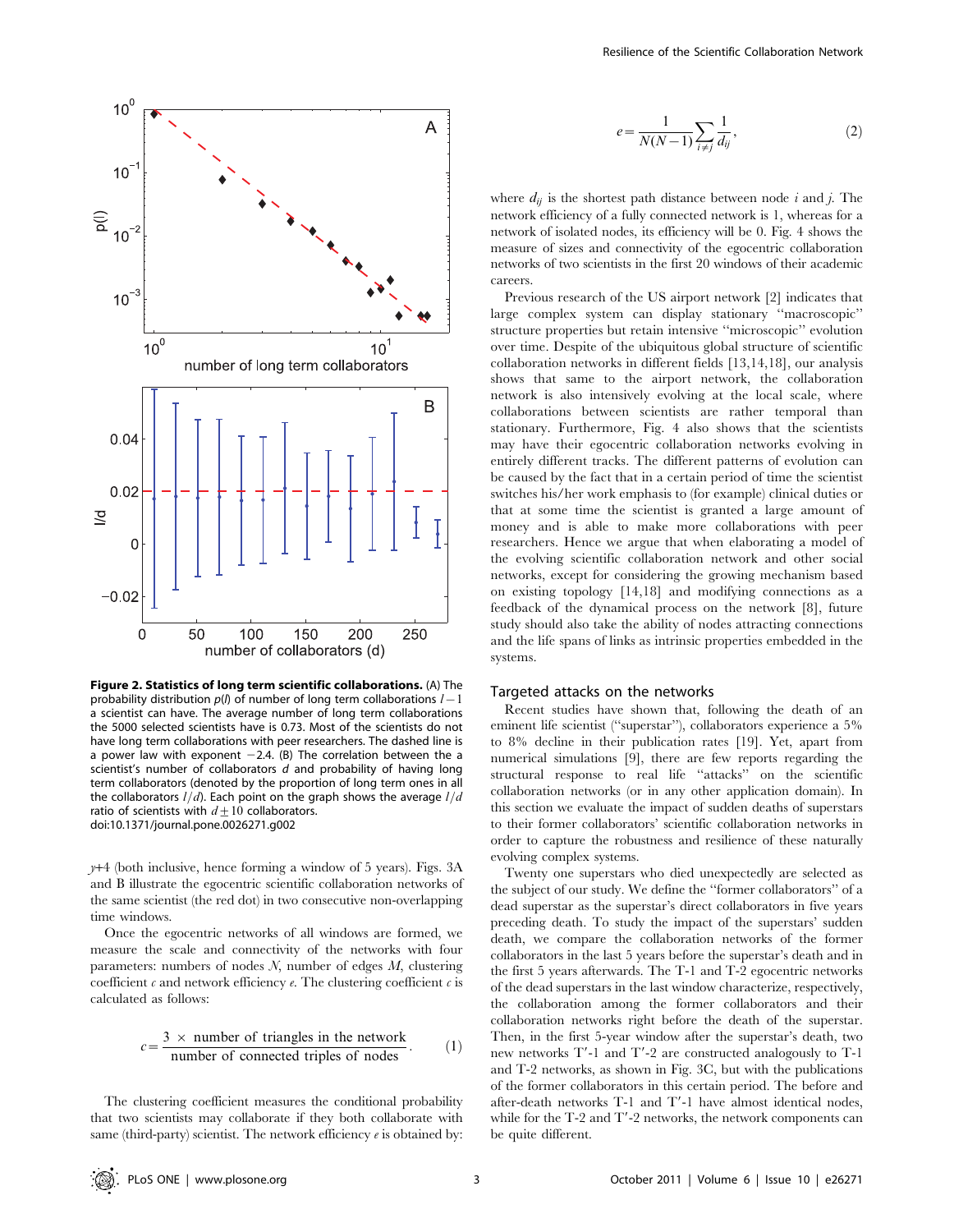

Figure 3. Illustration of egocentric scientific collaboration network evolution. (A) and (B) are the T-2 egocentric scientific collaboration networks of the same eminent scientist in two consecutive non-overlapping time windows (window size = 5 years). The red node is the center of the network, i.e. the superstar. The blue and gray nodes are the first and second tier neighbors of the superstar in that particular time window. The sizes of the nodes and thickness of the edges in the figure are proportional to the numbers of journal articles published by the scientists and the numbers of journal articles co-authored by the pairs of collaborations. (C) is the T'-2 network after the superstar's death. The blue nodes are the dead superstar's first tier neighbors in the last window before his death (the former collaborators). The gray nodes are the neighbors of the former collaborators in the first window after the superstar's death. doi:10.1371/journal.pone.0026271.g003

Having constructed the former collaborators' collaboration networks in two consecutive windows, we measure the changes  $(\Delta N, \Delta M, \Delta \epsilon, \Delta \epsilon)$  of the number of nodes N, number of edges M, clustering coefficient  $\epsilon$  (Eqn. 1) and network efficiency  $\epsilon$  (Eqn. 2). Table 1 presents the average values of the parameters of the networks before and after the sudden deaths of the superstars as well as the average change of parameters as a percentage. The results show that in comparison with the T-1 networks, the number of nodes in the  $T'-1$  networks only decreases by about two while the number of edges decreases sharply and along with the disappearance of edges, the clustering coefficient and network efficiency have both dropped significantly. Comparing to the T-2



Figure 4. Measures of parameters of two egocentric scientific collaboration networks in their first 20 windows. Figures labeled A–B and C–D represent two scientists respectively. A and C: Numbers of nodes N, number of edges M, clustering coefficient c and network efficiency e in T-1 networks. B and D: Numbers of nodes N, number of edges M, clustering coefficient c and network efficiency e in T-2 networks in each window. The two scientists have their collaboration networks evolve in two different patterns. The egocentric networks of the first scientist (A and B) have a boost in size during window 10 to 13, while the egocentric networks of the second scientist (C and D) have two peaks of their sizes around window 7 and 16.

doi:10.1371/journal.pone.0026271.g004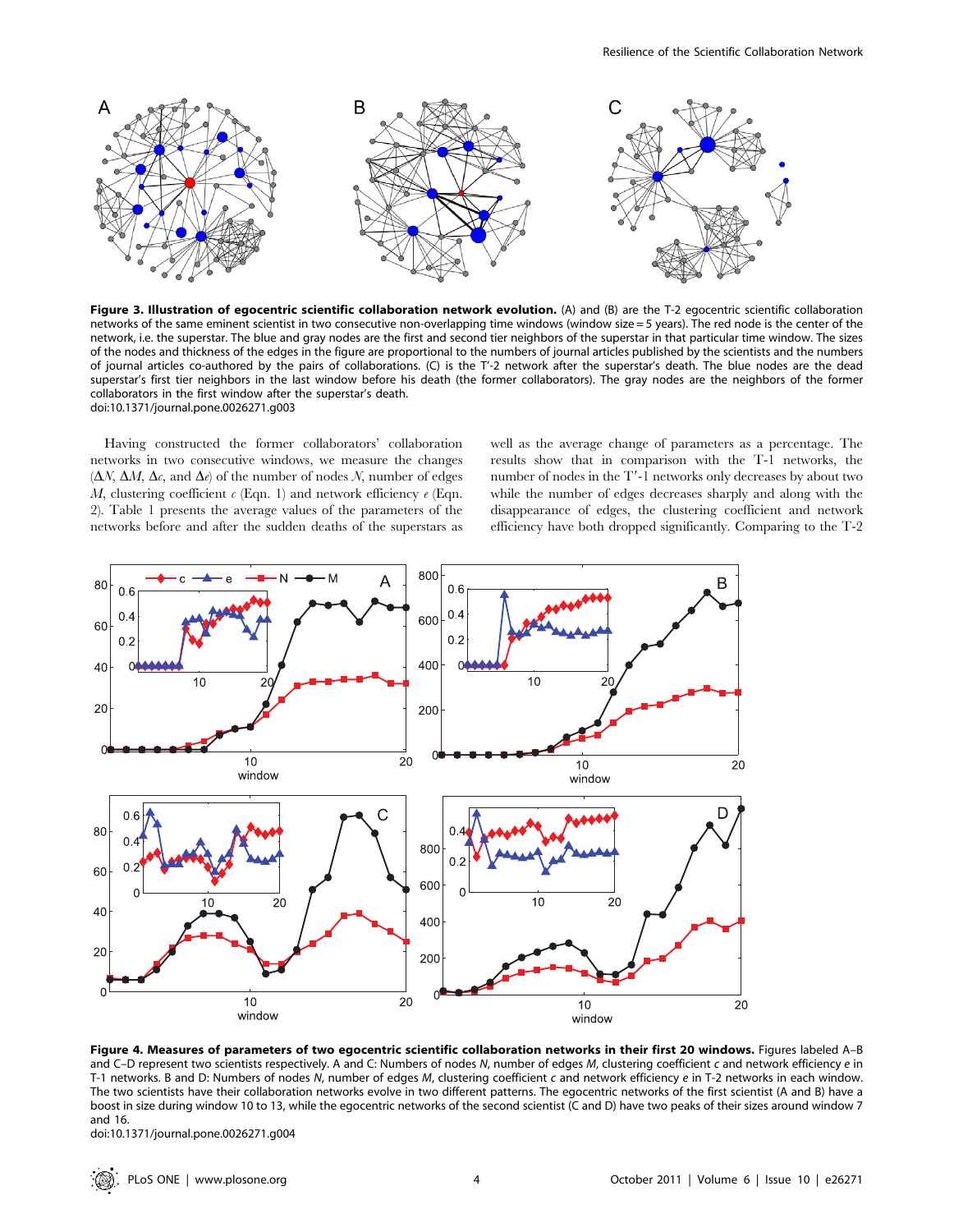Table 1. Parameter changes of the former collaborators' networks after superstars' deaths.

|                    | N      | М      | с      | е      |
|--------------------|--------|--------|--------|--------|
| T-1 (before death) | 12.57  | 28.24  | 0.48   | 0.75   |
| T'-1 (after death) | 10.33  | 4.57   | 0.08   | 0.11   |
| Change in %        | $-18%$ | $-84%$ | $-83%$ | $-86%$ |
| T-2 (before death) | 81.57  | 203.90 | 0.48   | 0.43   |
| T'-2 (after death) | 105.29 | 306.81 | 0.51   | 0.21   |
| Change in %        | $+29%$ | $+50%$ | $+7%$  | $-50%$ |

Average values of network parameters (i.e. number of nodes N, number of edges M, clustering coefficient c and network efficiency e) and the changes of these parameters in the collaboration networks of superstars' former collaborators. Assuming a superstar died in year y,  $T-1$  and  $T-2$  networks are his egocentric networks containing only the first tier neighbors and both the first and second tier neighbors from year y–4 to y.  $T^{'}$   $-1$  and  $T^{'}$   $-2$  networks are the former collaborators' collaboration networks of themselves and with their first tier collaborators from year y+1 to y+5. After the superstars' death, the former collaborators tend to disconnect with each other and find other collaborations elsewhere.

doi:10.1371/journal.pone.0026271.t001

networks, in the  $T'-2$  networks the number of nodes and number of edges have increased by certain amount while the clustering coefficient varies by a small proportion and the network efficiency of the networks decreases by a half.

This result suggests that the sudden deaths of the superstars have stimulated their former collaborators to rearrange their networks in an efficient manner. To determine whether the impact of sudden death is significantly different from the natural network evolution (i.e. without the sudden death of the superstar), two nonparametric statistical tests are conducted.

Test 1: 77 scientists are selected from a group of eminent life scientists as the control group. Having a superstar suddenly died in age  $y$ , we first find all the scientists in the control group who were still active in research in age  $y+5$ . Then we measure the properties of T-1 and T-2 networks of control groups scientists in the window of age  $y-4$  to y and the properties of T'-1 and T'-2 networks in the window of age  $\nu+1$  to  $\nu+5$ . For each change of the parameters, say  $\theta$ , of each suddenly died scientist, we want to know whether it falls into the range of all the  $\theta$ 's of the control group. Of the active superstars, let  $U=max(\theta)$  and  $V=min(\theta)$ . For each of the dead scientists i, if  $U \geq \theta_i \geq V$ , let  $d_i=1$  (else  $d_i=0$ ). Then the probability of any dead superstars'  $\theta$  fall inside U and V is:

$$
P(U \ge \theta \ge V) = \frac{\sum d_i}{21}.
$$

The results of the measured parameters are summarized in Table 2. Almost all the parameter changes of individual egocentric networks after the sudden death of superstars fall in range of the parameter changes due to normal evolution of the collaboration networks.

In Test 2 the Wilcoxon's two-sided rank sum test is used. The observed data is the parameter changes  $\theta$  of all the 21 sudden deaths; the control group is the  $\theta$  of 42 normal superstars, who are also in the control group in Test 1 and are removed from their egocentric networks at ages following the same academic ''age-ofdeath" distribution as the observed data. For each  $\theta$ , we test the observed data and control group for the null hypothesis: observed and control group data are independent samples from identical

#### Table 2. Results of Test 1 and Test 2.

|                  | Change<br>between  | $\Lambda N$ | $\Lambda$ <i>M</i> | $\Lambda c$ | Δe    |  |
|------------------|--------------------|-------------|--------------------|-------------|-------|--|
| Test $1(P)$      | $T'$ -1 and $T$ -1 | 21/21       | 20/21              | 21/21       | 21/21 |  |
|                  | $T'$ -2 and $T$ -2 | 21/21       | 20/21              | 20/21       | 21/21 |  |
| Test 2 (p-value) | $T'$ -1 and $T-1$  | 0.52        | 0.45               | 0.68        | 0.36  |  |
|                  | $T'$ -2 and $T$ -2 | 0.27        | 0.24               | 0.22        | 0.53  |  |

The test results of Test 1 (P) and Test 2 (p-value) for the changes of numbers of nodes  $\Delta N$ , number of edges  $\Delta M$ , clustering coefficient  $\Delta c$  and network efficiency  $\Delta e$  in  $T^{'} - 1$  and  $T - 2$  networks comparing to  $T - 1$  and  $T - 2$ networks. The large values of P's (close to 1) and  $p-value$ 's (larger than 0.05) indicate that the deaths of superstars did not have significant impact on the way of evolving of their collaborators.

doi:10.1371/journal.pone.0026271.t002

continuous distributions with equal medians, against the alternative that they do not have equal medians. The p-values for each parameter is presented in Table 2. Let significance level be 95%, then all the changes of network parameters of dead superstars are actually not different (i.e. p-values are all larger than 0.05) from the change of network evolutions of active scientists.

Our statistical tests show that there is no evidence that the sudden death of a superstar may have a significant impact on the evolution of its collaborators' scientific collaboration networks. Previous research shows that improving the robustness of diverse networks often involves increasing the redundancy of the network at critical positions [20]. Our findings of the evolving scientific collaboration network reveal, on the other hand, that the network with intensive evolution also show great resilience even under attacks on important nodes, which could severely disrupt the functionality of stationary networks.

## Discussion

Of course, the premature deaths of eminent scientists may be considered a great loss to their particular discipline. Nonetheless, it is known that after the (unanticipated) deaths of some eminent scientists, the scientific productivity of collaborators suffer from a 5% – 8% drop. In this paper we have examined, from another aspect, the impact of the sudden deaths of these superstars to the structure evolution of their former collaborators' collaboration networks. We have firstly shown that the scientific collaboration network is a complex system which intensively evolves at the local level. Most collaborations among scientists have short life spans and the relative incidence of long term collaboration is very low. We have compared the behavior of network evolution between collaborators of suddenly deceased eminent scientists and active ones. Surprisingly, statistics show that the evolution of collaborators' networks are not affected by the sudden deaths of the superstars.

In particular, we have observed that the egocentric scientific collaboration networks evolve in such a manner that: direct collaborators of a superstar in one period of time tends not to collaborate with each other in the next, whereas the collaborators' own egocentric networks grow bigger. This evolution pattern is actually an analogy to the diffusion process on an arbitrary form of network, where nodes can generate a stimulus and spread it out to their first then second tier neighbors and so on. Hence we conjecture that, rather than mapping the social networks of scientists, the scientific collaboration network is actually the "trace" of information propagation on a larger and denser invisible social network than the trace itself.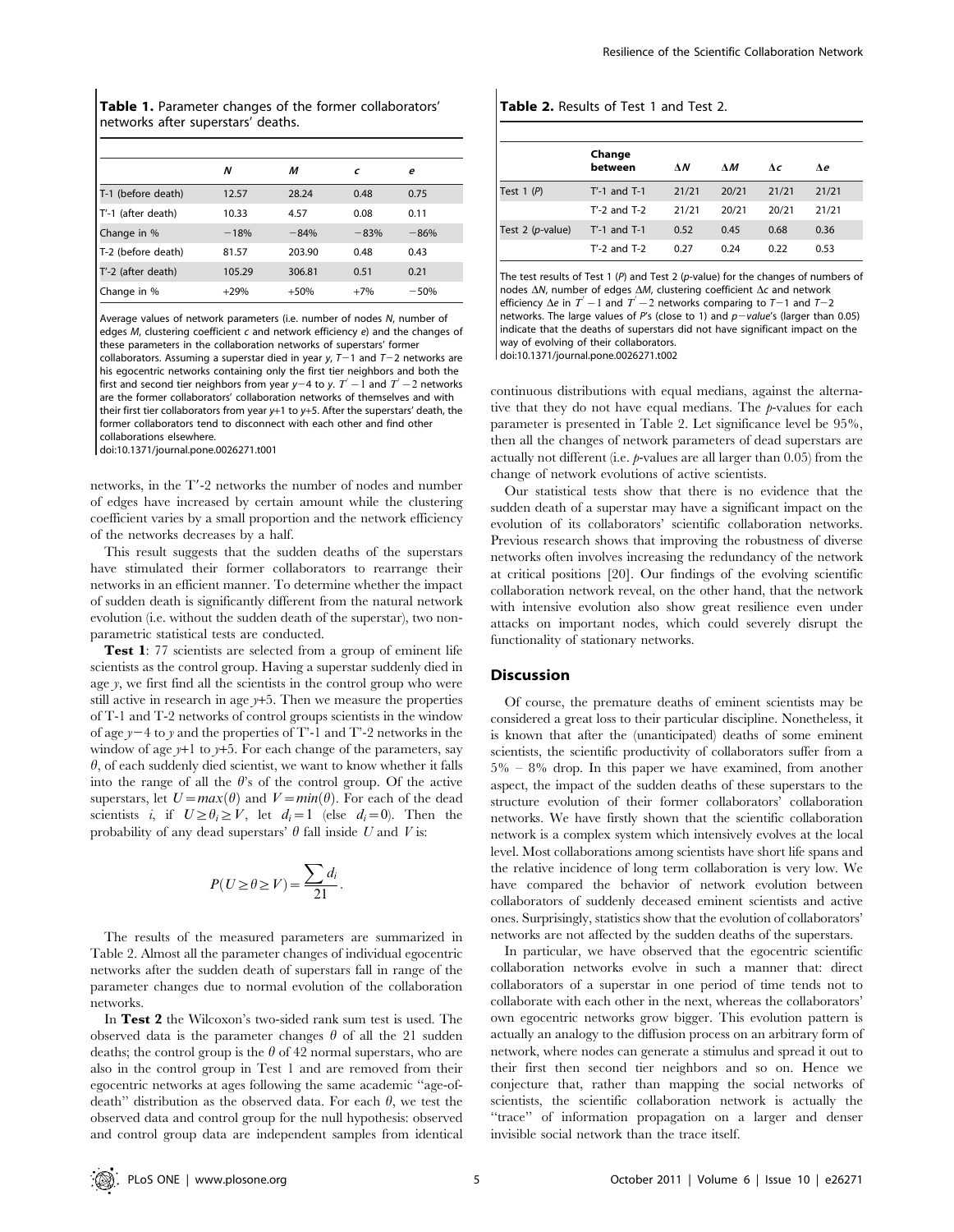Actually the trace of information propagating and disease spreading in human society share the same evolution mechanism with scientific collaboration network and that the redundancy of the underlying social structure in fact acts as a protection mechanism when these networks are under attack. From this perspective, future study of effective network attacks (such as immunization strategies) should consider the underlying rapid evolving social structure. Moreover, the designing of robust information transmission systems could also gain from the robust system formed by human social and collaborative endeavors. For example in the Internet, routing strategies with constantly changing paths between nodes might give extra robustness to the system even under targeted attacks.

# Materials and Methods

In this paper the collaborations of three groups of US based life scientists are studied. The first group are the scientists listed in the Faculty Roster of the Association of American Medical Colleges until the end of 2010. The second group contains 77 eminent life scientists (''superstars''), including (i) current members of National Academy of Sciences major in life science; (ii) emeritus members of National Academy of Sciences major in life science; (iii) top 500 highly cited life scientists retrieved from ISI Web of Knowledge until the end of 2010. Moreover all of the 77 scientists had been active in their academic life for not less than 10 years and had collaborated with not less than 20 other scientists in the Faculty Roster. The third group of scientists are 21 life scientists who died unexpectedly and prematurely in the early stage of their scientific career and had comparable academic achievements with the previous group of superstars at the time of their death [19]. These 21 scientists had also been active in their academic life for not less than 10 years and had collaborated with not less than 20 other scientists in the Faculty Roster.

Scientists are connected only when they co-author a journal article. The publication information are retrieved from online database PubMED, which is provided by the National Library of Medicine and stores intact biomedical research literature. The authors' names in PubMED are stored in the form of name identifier which takes the initials of the first names and the whole last name, i.e. Xiao Fan Liu is stored as XF Liu. However in the Faculty Roster which stores the full names of all the faculties, some of the names may have the same identifiers. For example the identifiers of John Doe and Jane Doe are all J Doe. Hence from the information provided by PubMED we cannot determine whether a paper published by J Doe is actually written by John Doe or Jane Doe. In our work, different names with the same identifiers are eliminated from the Faculty Roster, thereby reducing the size of the Faculty Roster to 112,753.

### References

- 1. Dorogovtsev S, Mendes J (2003) Evolution of networks: From biological nets to the Internet and WWW. Oxford University Press, USA.
- Gautreau A, Barrat A, Barthélemy M (2009) Microdynamics in stationary complex networks. Proceedings of the National Academy of Sciences 106: 8847–8852.
- 3. Liu XF, Tse CK (2011) A network perspective of world stock markets: synchronization and volatility. International Journal of Bifurcation and Chaos in press.
- 4. Zachary W (1977) An information flow model for conflict and fission in small groups. Journal of anthropological research 33: 452–473.
- 5. Grujic´ J, Fosco C, Araujo L, Cuesta J, Sanchez A, et al. (2010) Social experiments in the mesoscale: Humans playing a spatial prisoner's dilemma. PloS one 5: e13749.
- 6. Palla G, Barabási AL, Vicsek T (2007) Quantifying social group evolution. Nature 446: 664–667.
- 7. Albert R, Barabási AL (2002) Statistical mechanics of complex networks. Reviews of Modern Physics 74: 47–97.



Figure 5. Degree distributions of three groups of scientists. The degree distributions of 7555 samples from the Faculty Roster, 77 eminent life scientists and 21 suddenly died eminent life scientists are shown in the figure. The average degree of the three groups are 31.83, 56.56 and 35.29. doi:10.1371/journal.pone.0026271.g005

The superstars are not only excellent in their academic achievements but also important in terms of network measure in the network of scientists. Constructing a scientific collaboration network covering all the publications the scientists have in their life time, Fig. 5 shows the degree distribution of the three groups of scientists. The degree distribution of scientists in the Faculty Roster follows an exponential distribution and has an average degree of 31.83; the average degree of the 77 eminent life scientists is 56.56, which is almost twice as much as that of all the scientists in the Roster; and the average degree of the 21 scientists who died suddenly is 35.29. Note that the 21 scientists died in their early ages and had obtained comparable academic achievements with the 77 eminent ones at the time of death, we can assume that their collaboration network would also have continued to grow to comparable sizes as the ones alive.

#### Author Contributions

Conceived and designed the experiments: XFL XKX MS CKT. Performed the experiments: XFL. Analyzed the data: XFL XKX MS CKT. Contributed reagents/materials/analysis tools: XFL. Wrote the paper: XFL XKX MS.

- 8. Gross T, Blasius B (2008) Adaptive coevolutionary networks: a review. Journal of the Royal Society Interface 5: 259.
- 9. Holme P, Kim BJ, Yoon CN, Han SK (2002) Attack vulnerability of complex networks. Physical Review E 65: 056109.
- 10. Albert R, Jeong H, Barabási A (2000) Error and attack tolerance of complex networks. Nature 406: 378–382.
- 11. Albert R, Albert I, Nakarado G (2004) Structural vulnerability of the north american power grid. Physical Review E 69: 25103.
- 12. Cohen R, Havlin S, Ben-Avraham D (2003) Efficient immunization strategies for computer networks and populations. Physical Review Letters 91: 247901.
- 13. Newman MEJ (2001) The structure of scientific collaboration networks. Proceedings of the National Academy of Sciences of the United States of America 98: 404–409.
- 14. Jin E, Girvan M, Newman M (2001) Structure of growing social networks. Physical Review E 64: 046132.
- 15. Holme P, Kim BJ (2002) Growing scale-free networks with tunable clustering. Physical Review E 65: 026107.